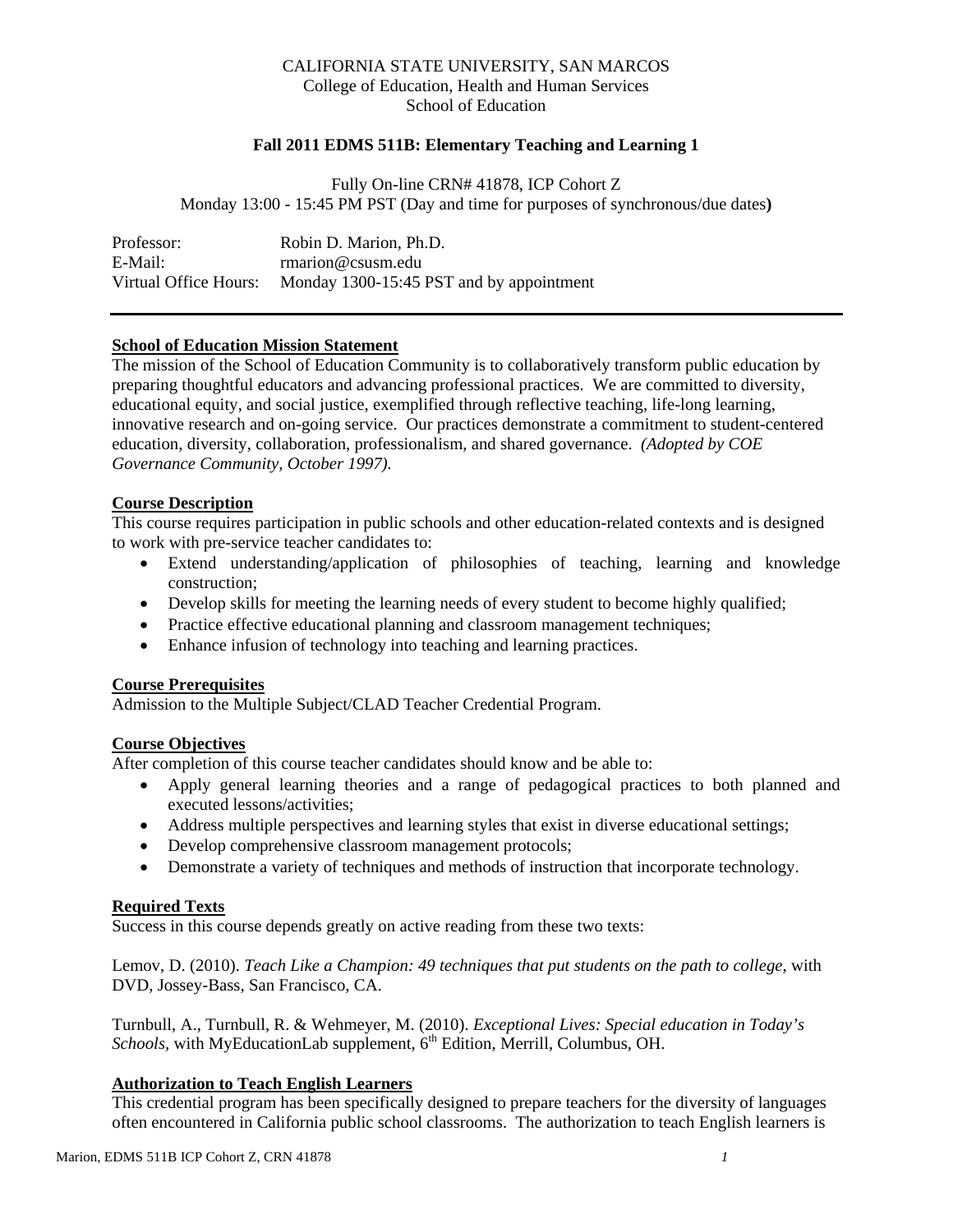met through the infusion of content and experiences within the credential program, as well as additional coursework. Students successfully completing this program receive a credential with authorization to teach English learners. *(Approved by CCTC in SB 2042 Program Standards, August 02)* 

# **STUDENT LEARNING OUTCOMES**

## **Teacher Performance Expectation (TPE) Competencies**

Course objectives, assignments, and assessments have been aligned with the CTC standards for a Multiple Subject Credential. This course is designed to help teachers seeking a California teaching credential develop the skills, knowledge, and attitudes necessary to assist schools and districts in implementing effective programs for all students. The successful candidate will be able to merge theory and practice in order to realize a comprehensive and extensive educational program for all students. TPEs directly addressed in this course:

- Peer Teaching, Strategies and Abilities Exam, RtI Action Plan) TPE 6D – Engaging and supporting all learners (Teach Like a Champion and Exceptional Lives
- TPE 9 Creating & managing effective instructional time (Management Plan Grid, Peer Teaching, Lesson Design Grid)

# **California Teacher Performance Assessment (CalTPA)**

Since July 1, 2008 all California credential candidates must successfully complete a state-approved system of teacher performance assessments (TPA), to be embedded in the credential program. At CSUSM this assessment system is called the CalTPA or the TPA for short. In order to assist your successful completion of the TPA, a series of informational seminars are offered over the course of the program. TPA related questions and logistical concerns are to be addressed during the seminars. Your attendance at TPA seminars will greatly contribute to your success on the assessment. Additionally, SOE classes use common pedagogical language, lesson plans (lesson designs), and unit plans (unit designs) in order to support and ensure your success on the TPA and more importantly in your credential program. The CalTPA Candidate Handbook, TPA seminar schedule, and other TPA support materials can be found on the SoE website: http://www.csusm.edu/education/CalTPA/CalTPA.html

## **School of Education Attendance Policy**

Due to the dynamic and interactive nature of courses in the School of Education, all students are expected to attend all classes and participate actively. At a minimum, students must attend more than 80% of class time, or may not receive a passing grade for the course at the discretion of the instructor. **Individual instructors may adopt more stringent attendance requirements**. Should the student have extenuating circumstances, contact the instructor as soon as possible. *(Adopted by the COE Governance Community, December, 1997*). If a student misses 20% or is late/leaves early for more than three sessions, the highest possible grade earned will be a "C." Please note you must earn a C+ or better to continue in the credential program. Notification of absences does not automatically excuse a student from class. It is the responsibility of the student to meet with the instructor and discuss make up of class time or assignments. Any absence without makeup will lower a course grade.

Above is the basic attendance policy for the School of Education, however **in an online environment such as the one for this course, all sessions must be completed. Speak with the instructor ahead of time for extenuating circumstances that may extend due dates.** 

# **Students with Disabilities Requiring Reasonable Accommodations**

Students with disabilities who require reasonable accommodations must be approved for services by providing appropriate and recent documentation to the Office of Disabled Student Services (DSS). This office is located in Craven Hall 4300, and can be contacted by phone at (760) 750-4905, or TTY (760) 750-4909. Students authorized by DSS to receive reasonable accommodations should contact their instructor during office hours and will be assured of confidentiality.

## **Grading Standards**

All students must prepare fully for class, since class activities build upon preparatory material. Lack of preparation will impact your learning AND that of your classmates. Readings and homework assignments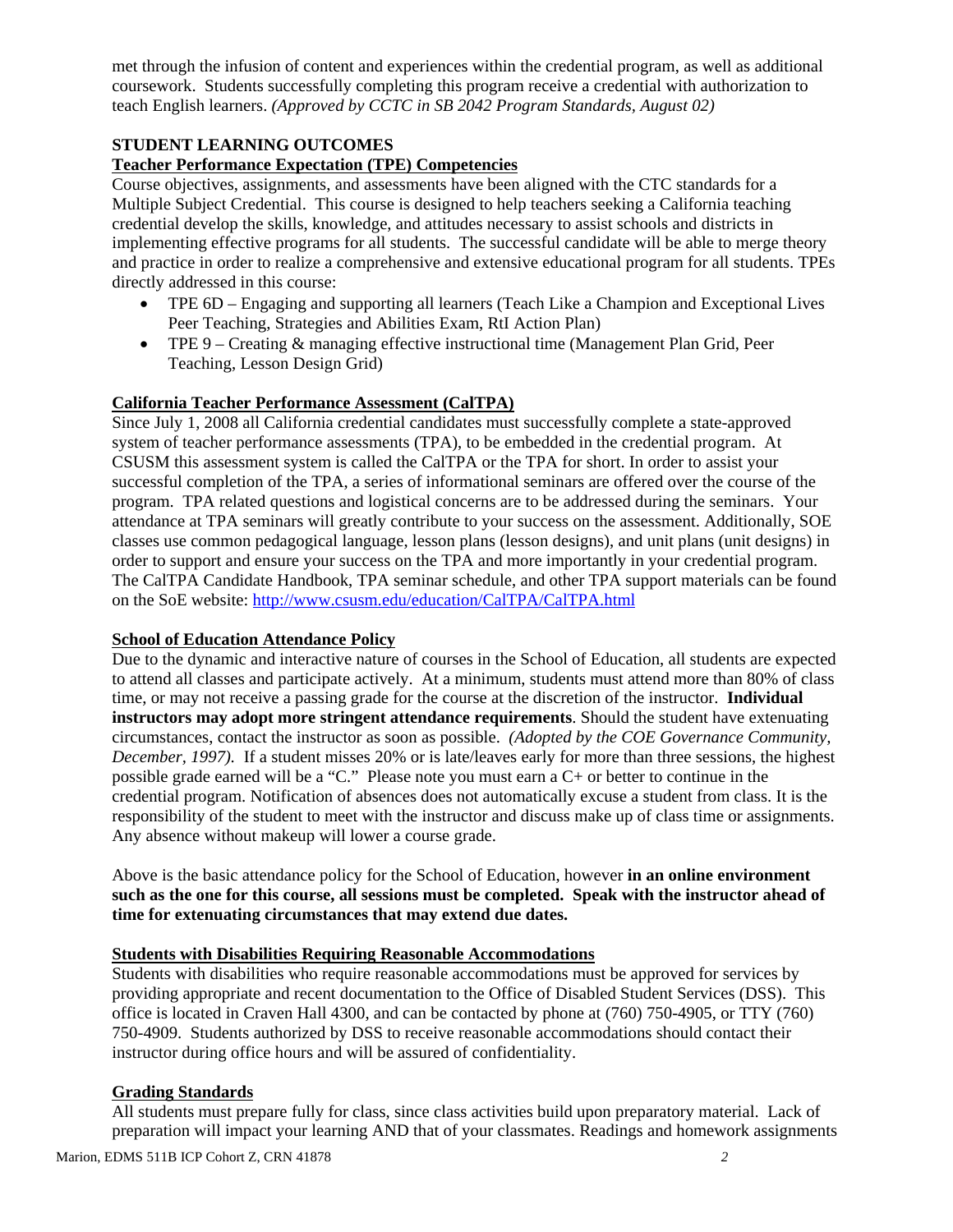are listed on the dates on which they are due. All assignments/activities are expected to be on time. One grade level will be deducted for each class meeting for which it is late (e.g., an "A" assignment that is submitted one class session late will be marked down to a "B"). Unless prior instructor approval is secured, assignments will not be accepted more than one class session after they are due. Exceptions will be handled on a case-by-case basis, as determined by the instructor.

It is expected that students will proofread and edit their assignments prior to submission. Students will ensure that the text is error-free (grammar, spelling), and ideas are logically and concisely presented. A grade will be negatively affected as a result of such errors. Each written assignment will be graded approximately 80% on content and context (detail, logic, synthesis of information, depth of analysis, etc.), and 20% on mechanics (grammar, spelling, format, uniformity of citation, etc.). All citations, where appropriate, must use American Psychological Association (APA) format. Consult American Psychological Association (APA) Manual,  $5<sup>th</sup>$  edition, for citation guidance.

Grading will also include a component of "professional demeanor." Students will conduct themselves in ways that are generally expected of those who are entering the education profession. This includes but is not limited to:

- Active participation in all class sessions;
- Full completion of readings/link exploration
- Excellent preparation for and quality of discussions/presentations/assignments;
- Respectful participation in all settings/with all individuals (e.g., whole group, small group, forums, emails, and with classmates and instructor);
- Punctual submission of assignments.

## **All University Writing Requirement**

In keeping with the All-University Writing Requirement, all 3-unit courses must have a writing component of at least 2,500 words (approximately). This will be met through written assignments.

## **Professional Behavior**

You have entered a professional program, and **your interview for a future position in a school begins now**! All interactions you have with classmates, colleagues in schools, and CSUSM faculty and staff will determine the sort of recommendation you receive in the future! Your dress, tone and demeanor should be patient, caring towards others, respectful, curious, engaged and your level of effort should be maximal! Complete each assignment as if it were determining your future as a teaching professional. The professional habits you learn here will be equally important determinants to the content you take away to your success as a teacher. Think before you act!

## **CSUSM Academic Honesty Policy**

Students will be expected to adhere to standards of academic honesty and integrity, as outlined in the Student Academic Honesty Policy. All written work/oral presentation/assignments must be original work, including exams. All ideas/materials that are borrowed from other sources must have appropriate references to the original sources. Any quoted material should give credit and be punctuated with quotes. This policy extends to group work as it is expected that each student will contribute equally to group projects and processes. Plagiarism, taking credit for work by others is unacceptable under any circumstances. If you are in doubt about whether your work is inappropriately paraphrased or plagiarized see the Plagiarism Prevention for Students website: http://library.csusm.edu/plagiarism/index.html. If there are questions about academic honesty, please consult the University catalog.

There will be no tolerance for academic honesty infractions. If you believe there has been an infraction by someone in the class, please bring it to the instructor's attention. The instructor reserves the right to discipline any student for academic dishonesty in accordance with the general rules and regulations of the university. Disciplinary action may include the lowering of grades and/or the assignment of a failing grade for an exam, assignment, or the class as a whole. Incidents of Academic Dishonesty will be reported to the Dean of Students. Sanctions at the University level may include suspension or expulsion from the University.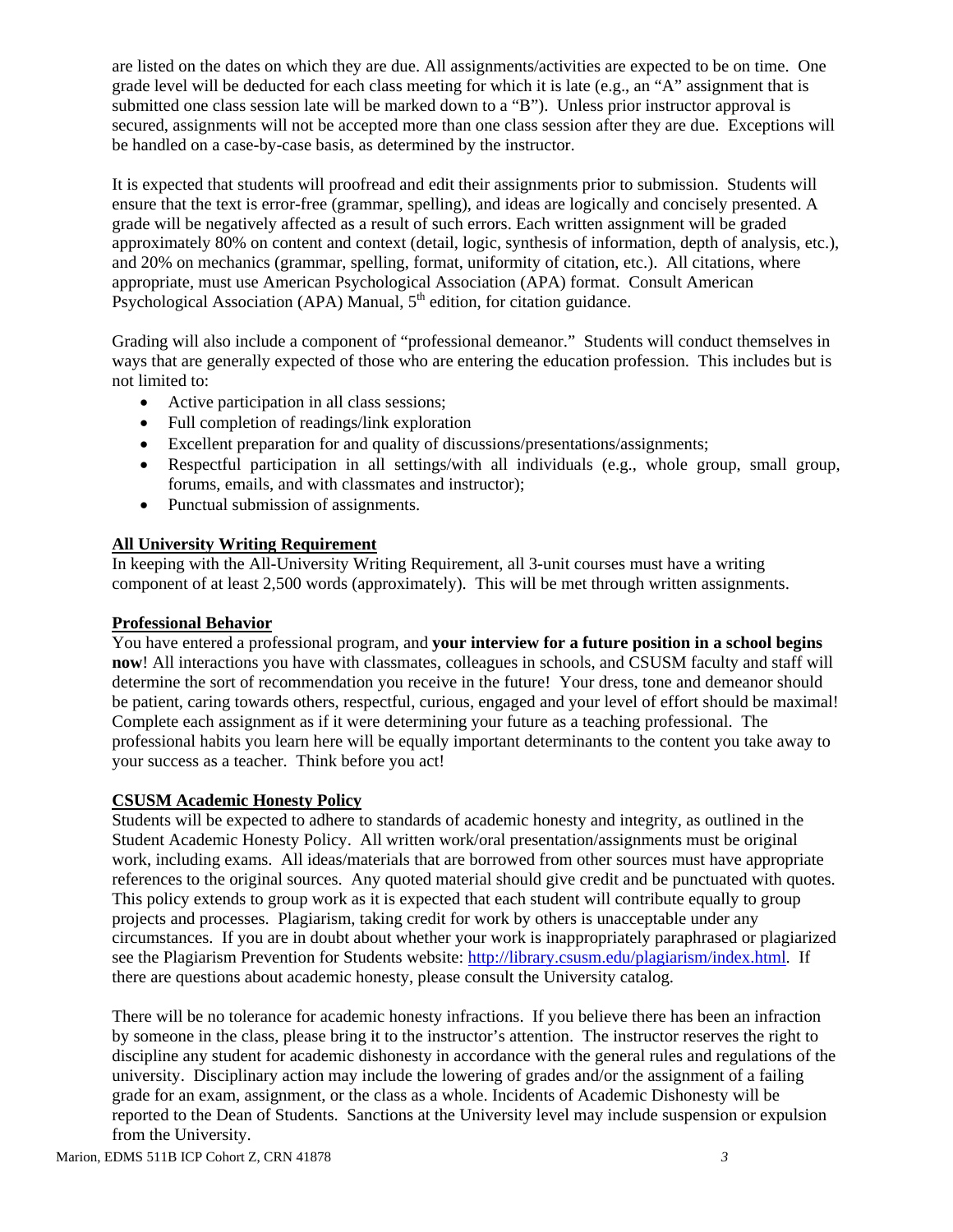# **Use of Technology**:

Students are expected to demonstrate competency in the use of various forms of technology (i.e. word processing, electronic mail, Moodle, use of the Internet, multimedia/online presentations). Specific requirements for course assignments with regard to technology are at the discretion of the instructor. Keep a digital copy of all assignments for use in your teaching portfolio. All assignments will be submitted online, and some may also be submitted in hard copy with further details provided by the instructor as needed.

This course will be conducted entirely online. Tutorials are available under the "Student Resources" section of the Cougar Courses login page for each feature of the Moodle shell, and the Student Help Desk is available for any challenges with technology working appropriately. For students without compatible software or hardware capabilities, course sessions may be completed in CSUSM campus computer labs. Each student will be required to teach a lesson in the online environment, and there are numerous options and formats for the lesson that will be supported by the IT staff on campus.

# **Electronic Communication Protocol:**

Electronic correspondence is a part of your professional interactions. If you need to contact the instructor, e-mail is often the easiest way to do so. All received e-mails will be responded to in a timely manner, typically between the hours of 8AM and 5PM PST.

Please be reminded that e-mail and on-line discussions are a very specific form of communication, with their own nuances and netiquette. For instance, electronic messages sent in all upper case (or lower case) letters, major typos, or slang, often communicate more than the sender originally intended. Please be mindful of all e-mail and on-line discussion messages you send to your colleagues, to faculty members in the School of Education, or to persons within the greater educational community. All electronic messages should be crafted with professionalism and care.

Guillaume (2010*)* offers some specific tips (paraphrased):

- **Be nice**. The immediacy and the lack of face-to-face contact of cyberspace seems to engender a lack of civility, especially when emotions are running high.
- **Be polite**. Remember our culture affords respect to people of higher status as a result of factors such as professional position and age. Use proper greetings and closings.
- answer yourself, then ask three classmates, then ask the instructor, aka "Ask three before me." **Be patient and reasonable**. All the time access to Moodle does not entitle you to immediate response. Refrain from treating others as online databases or help lines. Reserve your electronic requests for information you cannot locate yourself. A good general policy is to first check for the Use the course commons to communicate general questions and anyone is welcome to respond.
- **Be quiet**. It may be best to "lurk" in a discussion forum to gain a sense of the culture before leaping in with your own contributions. Take the time to read what others have said. Make a point of linking your comments to prior contributors' thereby creating a dialogue rather than a series of comments speaking past one another.
- **Respect privacy**. Do not forward emails/addresses/comments that one person sent to you on to others without the permission of the sender.
- **Be careful**. Use standard grammar, punctuation, and capitalization, including upper and lower case letters, and spell check your e-communications. This is particularly true for assignments, forums, and postings, but applies to all course communications.

Things to consider before hitting "send:"

- Would I say in person what this electronic message specifically says?
- How could this message be misconstrued?
- Does this message represent my highest self?
- Am I sending this broad electronic message to avoid a conversation with an individual?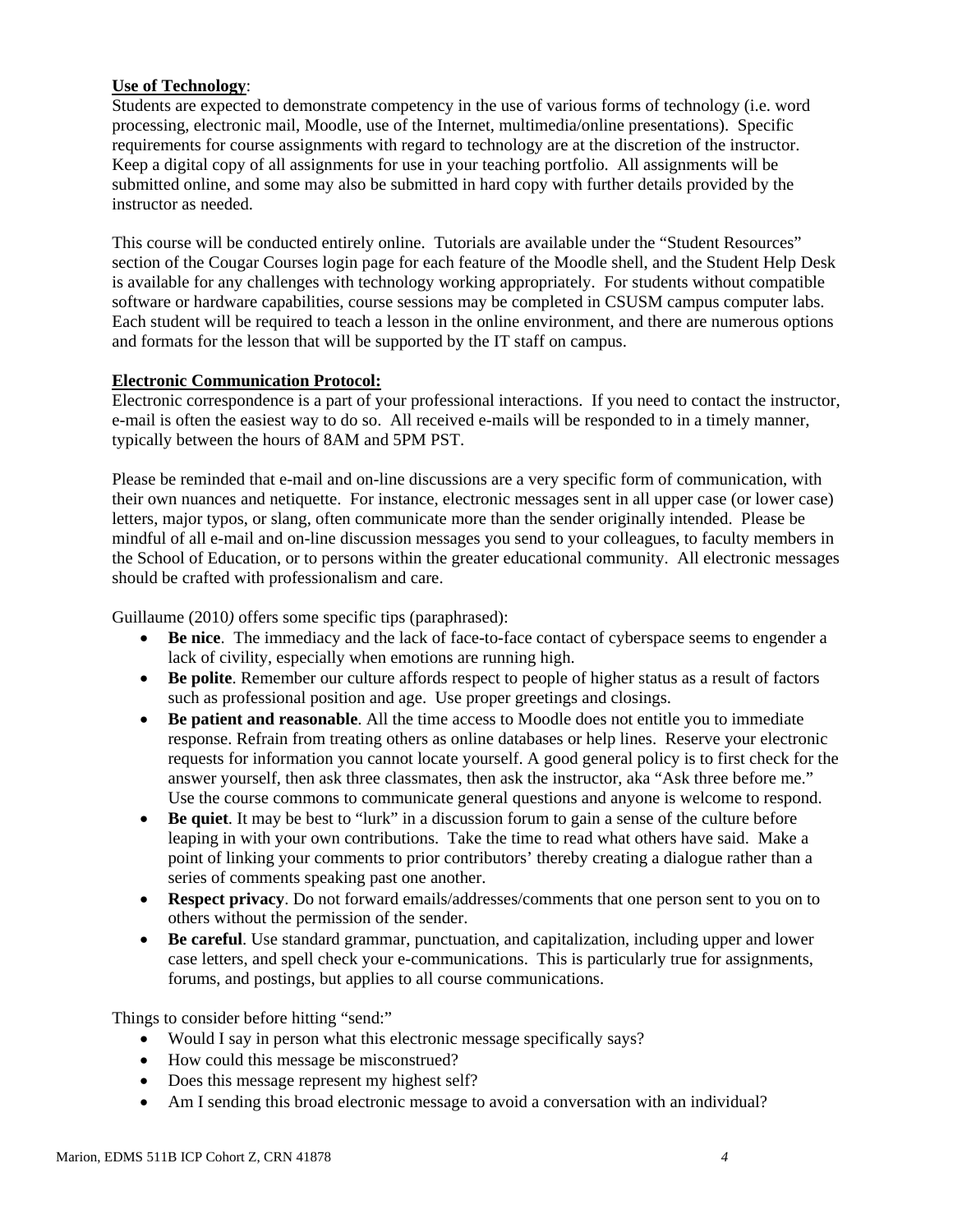In addition, if there is ever a concern with an electronic message sent to you, please talk with the author directly in order to correct any confusion.

| <b>Course Requirements</b>                                            |            |
|-----------------------------------------------------------------------|------------|
| I am fromcourse introduction/picture upload                           | 5 points   |
| <b>Course Introduction Quiz</b>                                       | 5 points   |
| Session Reflections (1 point each)                                    | 15 points  |
| Discussion Forums/Choice questions (1 point each)                     | 15 points  |
| Peer Teaching Demonstration (Brief Hybrid Workshop/Webquest, debrief) | 35 points  |
| Response to Intervention Action Plan                                  | 25 points  |
| <b>TPA Lesson Plan Grid</b>                                           | 35 points  |
| Management Plan Grid                                                  | 25 points  |
| Techniques/Abilities Exam                                             | 20 points  |
| Active Engagement (timely, well developed, respectful)                | 20 points  |
| <b>Total</b>                                                          | 200 points |

### **Assignments**

Brief descriptions are offered here, with further details available for each assignment/forum/quiz/exam in the Moodle shell.

### **Course Introduction 5 points**

These activities are designed not only to familiarize everyone with the course, but also to help us develop a sense of community as we move through the course together. Don't forget there are two parts: I am from…poem and posting a head shot that will help us recognize you. Please keep all photos professional and appropriate.

### **Course Introduction Quiz** 5 points **5** points

 You will be able to take the quiz three times to pass. The information in the introduction is critical to your success in the course. Hence the quiz!

#### **Session Reflections 15 points**

 important part of the instructor's direction in the course curriculum. Throughout the course you are required to submit session reflections on relevant course topics, each worth one point toward your grade. The directions for completing each of these entries are written into the session reflection assignment. Be sure to complete the reflections on time since your voice is an

#### **Discussion Forums 15 points**

During the course you are required to submit entries to discussion forums, some of which involve attaching a sample document for analysis. These often form the basis of our conversations about the course topic, so be sure to turn them in by the deadlines, sometimes early in the session so that we can process them in a later portion of the session. **Watch days and times carefully to be certain to respond promptly!** The best entries will refer to readings/session activities/lessons when appropriate. In order to receive full credit, you will also need to read contributions by other students and connect at a minimum two of them to your unique one. It is not sufficient to say, "I agree with these two entries," instead build on the thoughts of others, or contrast your perspective with theirs, or offer a different angle on a topic. The strongest forum entries will connect to more than two other entries.

## **Peer Teaching Demonstration 35 points 35 points**

Each of you will facilitate a lesson on an assigned reading from either *Teach Like a Champion*, *Exceptional Lives* or one of two other topics during one class session. You will work with a partner to prepare a 15-20 minute online learning activity about the reading, followed by a reflective debriefing and answering questions. Debriefing forums will be set up for this purpose, but there are other ways to debrief. If you choose another means, please obtain instructor approval when submitting the lesson plan one week prior to the peer teaching. The activity should engage the class and focus on application of the readings to teaching practice in a meaningful way. Two online formats (Brief Hybrid Workshops and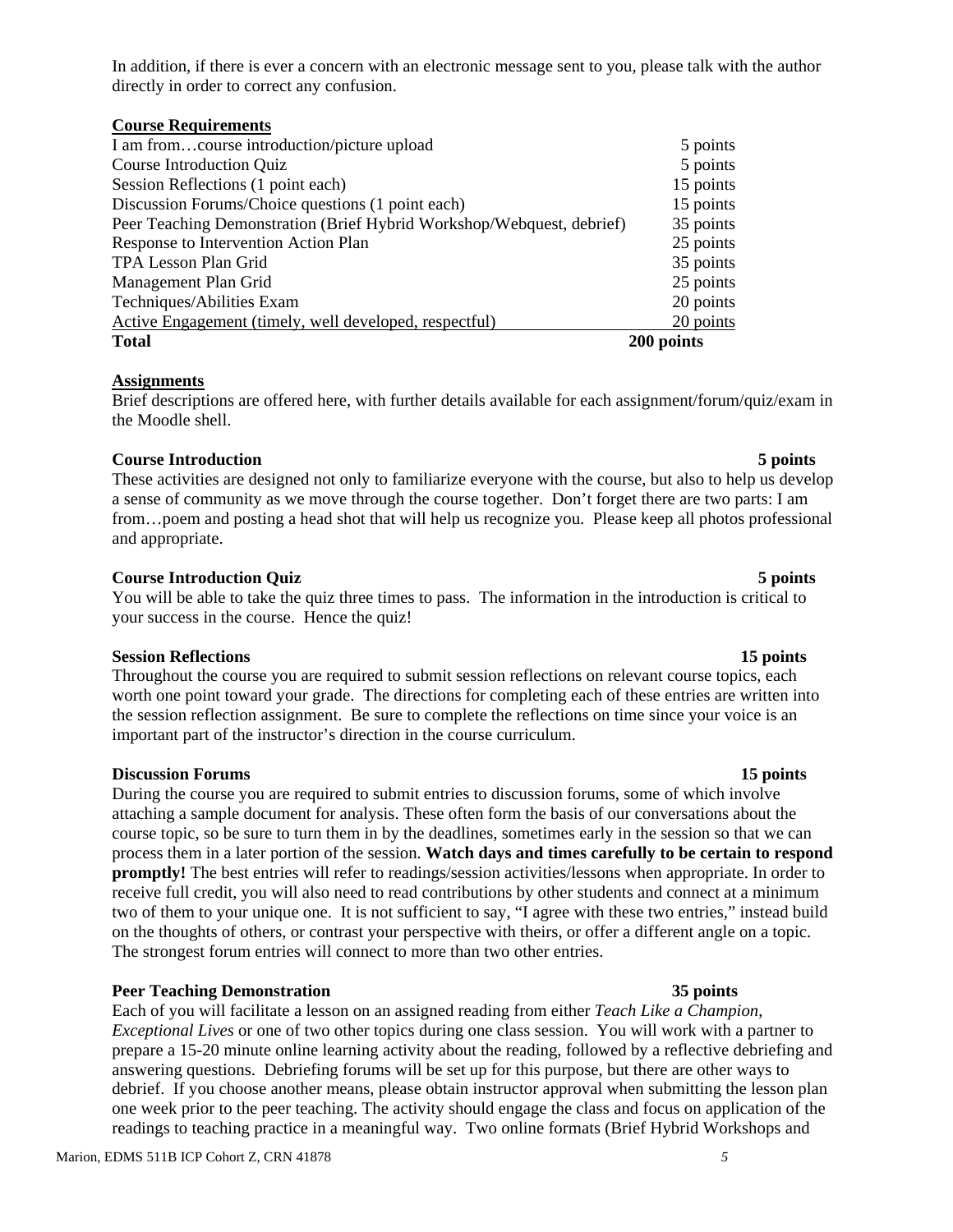Ability Webquest) are offered as defaults, but you are encouraged to explore alternative technologies. A simple lesson plan will be turned in for approval one week prior to each lesson, and a final version turned in after the peer teaching that will include a post reflection scoring your level and quality of collaboration, along with that of your partner. Each lesson must contain an assessment to determine if classmates have accomplished the student learning outcomes. At the end of the lesson plan submit two potential exam questions that may be part of an end of course "techniques and abilities exam" described below. See the assignment description for more details.

## **Response to Intervention Action Plan 25 points**

In this assignment you will develop an action plan that demonstrates knowledge of, and skill with, the entire RTI process. This process involves carefully documenting the interventions that teachers use to improve student learning. It is not enough to plan for varied learning needs, teachers need to follow up to be sure strategies have resulted in academic achievement, and if not, try interventions that have been demonstrated to be more effective.

### **TPA II Lesson Design Grid 35 points**

At the outset of this course you will begin work that is practice for completion of Teacher Performance Assessment II. You will revisit the Lesson Design Grid over several sessions and edit it throughout the first half of the class. Your work will be conducted in small grade level groups of 3-4 students. Each student will be required to submit an individual plan, but the lessons may be related to those of your group. Each group member will be asked to grade their own level and quality of collaboration in the group, as well as that of others. It is a support group and each member should both ask for feedback and offer other group members ideas, a sounding board, and a critical eye to improve the lessons.

## **Management Plan Grid 25 points**

In this activity you will fill in a classroom management grid as directed in the detailed assignment. You may brainstorm with others in class to work on your plan. The plan will consist of statements of your guiding principles of classroom management. For each principle you will describe two strategies that demonstrate how you will apply your principles. Each strategy will also include a rationale detailing how your strategies illustrate your classroom management principles. Your task will be to fill each square of the grid for five key elements of classroom management. You will also write a simple one-page student/parent newsletter detailing your classroom rules, policies, procedures, etc.

#### **Techniques/Abilities Exam 20 points**

Throughout the course you will experience Peer Teaching lessons about the various techniques to put students on the path to college (TLC readings) as well as accommodations for disabling conditions (EL readings) and two other course topics. This exam is an opportunity to show what you have learned through careful participation in those peer teachings. The best means of studying is active engagement with all peer-teaching activities, careful reading, and some studying before the exam. An abilities matrix, topical course links, and instructor combovers have been provided as additional tools to help review.

## **Active Engagement** 20 points **20** points **20** points

Students will be graded on the level and quality of participation in this course. Students are expected to behave in a professional manner, be fully present, prepared for class, and submit all assignments/posts in a timely manner. Similarly, when contributing to class, students must demonstrate that their contributions are connected to those of other students rather than pronouncements into the ether! Active engagement requires that students approach the instructor, school personnel, classmates and colleagues in a respectful manner that takes a problem-solving stance. Your full participation means you are not distracted when in the course shell, either asynchronously or synchronously. It is expected that all students will avoid recreational use of technology, tending to personal matters, or interrupting the flow of the online environment when logged in. Participation measures the extent, timeliness, and quality of participation in all elements of the course, including quality of collaboration in group projects. Participation in the course will be tracked electronically as well as through contributions/assignments/professional tone in all communication.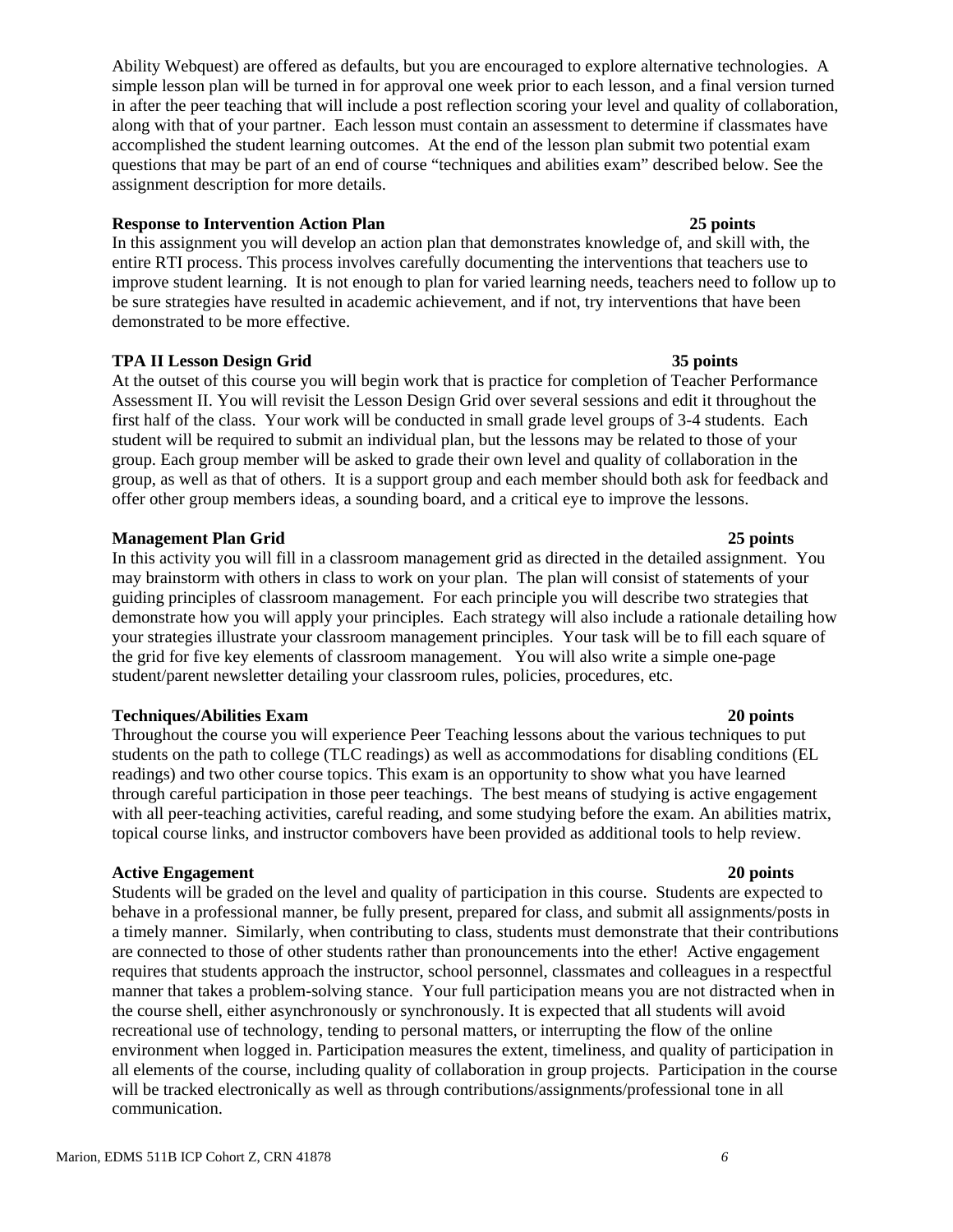## **Electronic Submission of Assignments**

This course is paperless. All assignments are to be turned into the Moodle shell (a.k.a. Cougar Course) on time. Points will be deducted for late submission, as the work you do is essential to the discussions conducted in this course. Make sure you turn in all assignments in Word compatibility mode, 12 font, using Times New Roman unless in non-text formats as appropriate.

### **Success in an online environment**

Participation in an online environment is different than in a face-to-face setting. A bit of extra effort is required to feel a part of the community. In addition to course design elements purposefully created to build community, your going the extra mile to put in the time, energy, and enthusiastic engagement will make the difference between a truly interactive environment and interfacing with a lighted screen. Here are some tips to assure your success and that you feel a part of the course energy:

- **Due dates and times** matter since many of our course sessions rely on classmate responses/teaching/contributions. Watch each activity/assignment and follow the date and times closely to help create our interactive environment.
- $\triangleright$  Complete **all readings** prior to engaging in the activities, and complete all activities as indicated prior to engaging in conversations.
- Activities are purposefully arranged to build upon one another, so **complete them in order** as much as possible.
- $\triangleright$  If you enter a forum early, and are one of the first to post, you need to circle back and read other entries and weigh in to connect your post to at least two others. The **forums are designed to be a conversation**, much as we would have face to face, not a serial monologue.
- Group assignments will **require some coordination**. Take the time to communicate with group members to support/advise/serve as a **critical friend** to one another. Be a responsible, dependable group member.
- Be **patient, supportive, positive, and professional** with all online communications. Behave as you would in a formal, professional setting rather than at home knocking back a drink with friends.
- **Communicate questions/comments with a plan** to solve issues. Whether concerns about the time it is taking to complete course activities, or frustration over the lack of response from a group member, think about how you would handle the situation professionally. Teachers are role models for children, and we need to think before we act impulsively with others.
- $\triangleright$  Plan to **spend the same amount of time in the online environment** you would in a face-to-face course. Typically there are two hours of work for every one hour of class. Some of the work time has been built into class time, but you will need to spend at least the class time hours and some additional hours to complete all sessions.
- The **initial course sessions are heavier** in time commitment than the later ones. Rest assured that we know it is front loaded, but you need the lesson planning basics to complete assignments in this course and others. **Breathe in, breathe out.** We are here to support you.
- Enter the online environment with curiosity and openness to explore. There will be challenges for those who have never taken an online course, but if you give the process a chance, and take the time to adjust, we believe you will ultimately learn a tremendous amount, and embrace the environment.

## **Tentative Course Schedule**

## **(Later course sessions may be modified based on performance in earlier sessions)**

*EL=Exceptional Lives and TLC=Teach Like A Champion* 

| Aug $29$ | Course Introduction                                 | Read EL Foreward Matter/Ch 2           |
|----------|-----------------------------------------------------|----------------------------------------|
| Session  | Deciding what to teach<br>Elements of lesson design | Cohort introduction<br>Choice question |
|          |                                                     | Class job signup                       |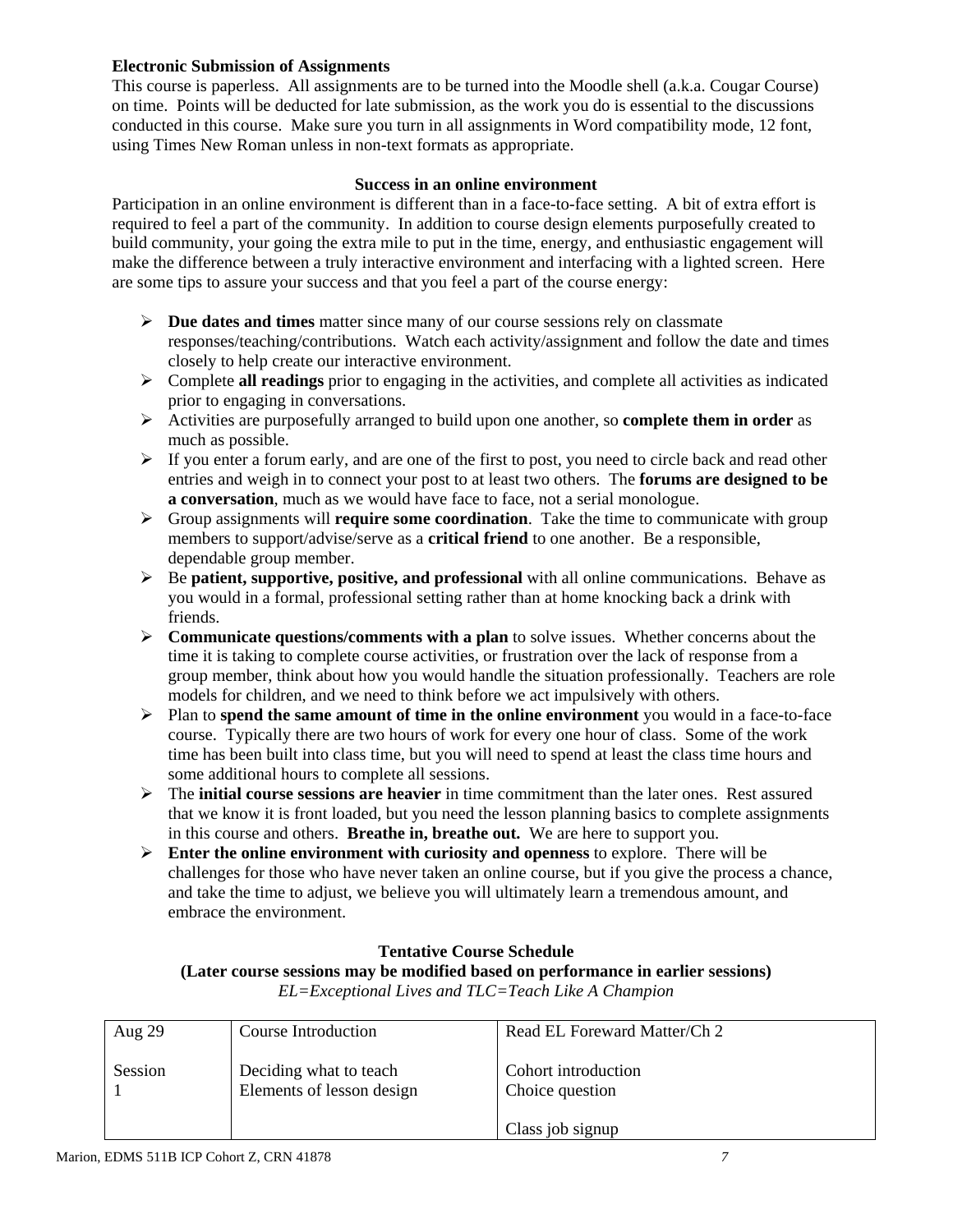|                      |                                                                      | Lesson Design Grid sign up                        |
|----------------------|----------------------------------------------------------------------|---------------------------------------------------|
|                      |                                                                      | Transitions signup                                |
|                      |                                                                      | Peer Teaching Group signup                        |
|                      |                                                                      |                                                   |
|                      |                                                                      | Course introduction quiz                          |
|                      |                                                                      | Deconstruct standard assignment                   |
|                      |                                                                      | Session reflection 1                              |
|                      |                                                                      | Complete all other session readings / activities  |
| Sept 6               | Transitions                                                          | Read TLC Foreward Matter/Ch 2                     |
| Session 2            |                                                                      |                                                   |
| (Monday              | Planning that ensures academic                                       | Forum – What is a transition?                     |
| $holding-$           | achievement                                                          | Forum - Classroom arrangement                     |
| move due             |                                                                      | Choice questions I/II                             |
| dates to             | Peer Teaching assignment                                             |                                                   |
| Tuesday              |                                                                      | <b>Session Reflection 2</b>                       |
|                      | Lesson Design Workshop                                               |                                                   |
|                      |                                                                      | Complete all other session readings / activities  |
| Sept 12              | Lesson Planning - Getting to                                         | Forum – Learning inventory                        |
|                      | know students / learning needs /                                     | Forum - Differentiation                           |
| Session 3            | differentiation                                                      |                                                   |
|                      |                                                                      |                                                   |
|                      | <b>Introduction to Assessment</b>                                    | Session reflection 3                              |
|                      |                                                                      |                                                   |
|                      |                                                                      |                                                   |
|                      | Lesson Design Workshop                                               | Complete all other session readings / activities  |
|                      |                                                                      | Draft of Lesson Design Grid Due<br>Read TLC Ch 1  |
| Sept 19<br>Session 4 | Peer Led Transition to Session 4                                     |                                                   |
|                      |                                                                      | Read EL Ch 16                                     |
|                      | Peer Teaching:                                                       |                                                   |
|                      | Setting high expectations                                            | Peer teaching lessons<br>Reflect/debrief/combover |
|                      |                                                                      |                                                   |
|                      | Understanding learning needs of<br>children who are Gifted /Talented |                                                   |
|                      |                                                                      | Session reflection 4                              |
|                      |                                                                      |                                                   |
|                      | Lesson Design Workshop                                               | Complete all other session readings / activities  |
| Sept 26              | Conceptions of knowledge                                             | Forum – What does it mean to know?                |
| Session 5            | / understanding                                                      | Forum – Management analysis                       |
|                      |                                                                      |                                                   |
|                      | Lesson Design Workshop                                               | Session reflection 5                              |
|                      |                                                                      |                                                   |
|                      | <b>Story of Practice Blog</b>                                        | Complete all other session readings / activities  |
|                      |                                                                      |                                                   |
|                      | Classroom management                                                 |                                                   |
|                      |                                                                      |                                                   |
|                      |                                                                      |                                                   |
| Oct 3                | Peer led transition to Session 6                                     | Read TLC Ch. 3                                    |
| Session 6            |                                                                      | Read EL Ch. 8                                     |
|                      | Peer teaching:                                                       |                                                   |
|                      | Structuring and delivering lessons                                   | Forum - Instructional strategy                    |
|                      |                                                                      |                                                   |
|                      | Understanding students w/AD/HD                                       | Peer teaching lessons                             |
|                      |                                                                      | Reflect/debrief/combover                          |
|                      | Lesson design workshop                                               |                                                   |
|                      |                                                                      | Session reflection 6                              |
|                      |                                                                      |                                                   |
|                      |                                                                      | Complete all other session readings / activities  |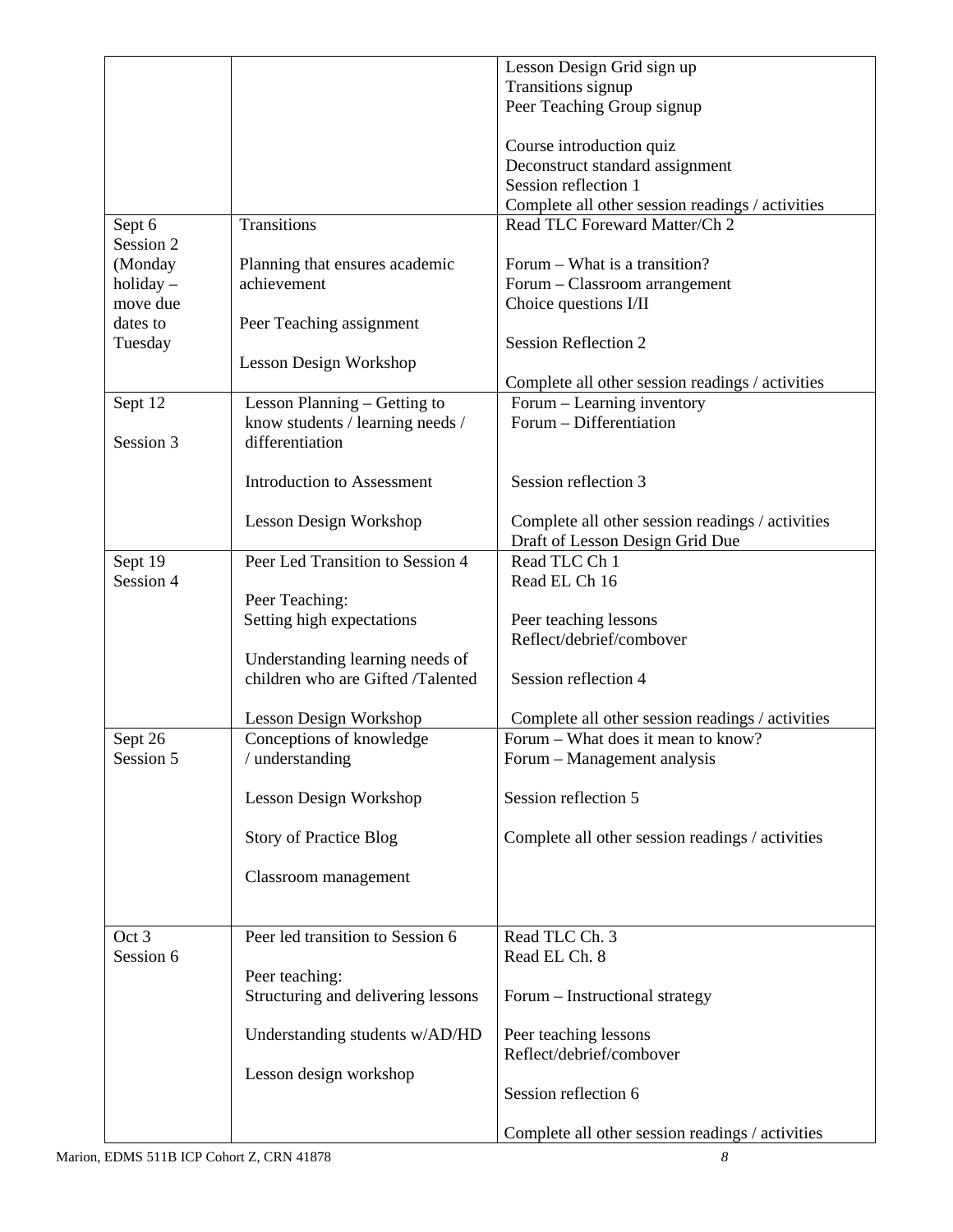| Oct 10           | <b>Backward Design</b>            | Forum - Assessment sample/reflection                                                         |
|------------------|-----------------------------------|----------------------------------------------------------------------------------------------|
| Session 7        |                                   | Forum – Quality assessment                                                                   |
|                  | Forms of assessment               |                                                                                              |
|                  |                                   | Session reflection 7                                                                         |
|                  | Elements of quality assessment    |                                                                                              |
|                  |                                   | Complete all other session readings / activities                                             |
| Oct 17           | Peer led transition to session 8  | Read TLC Ch 4                                                                                |
| Session 8        |                                   | Read EL Ch 5                                                                                 |
|                  | Peer teaching:                    |                                                                                              |
|                  | Engaging students in lessons      | Peer teaching lessons                                                                        |
|                  |                                   | Reflect/debrief/combover                                                                     |
|                  | Understanding students with       |                                                                                              |
|                  | learning disabilities             | Session reflection 8                                                                         |
|                  |                                   |                                                                                              |
|                  | Lesson design workshop            | Complete all other session readings / activities                                             |
| Oct 24           | <b>Tracking progress</b>          | Forum – Recordkeeping example/reflection                                                     |
| Session 9        | Evidence of achievement           | Session reflection 9                                                                         |
|                  |                                   |                                                                                              |
|                  | Recordkeeping                     | Complete all other session readings / activities                                             |
|                  |                                   |                                                                                              |
|                  |                                   | Lesson Design Grid due                                                                       |
| Oct 31           | Peer led transition to session 10 | Read RTI materials in Moodle                                                                 |
| Session 10       |                                   | Read EL Ch 3                                                                                 |
|                  | Peer Teaching:                    |                                                                                              |
|                  | RTI as a function of general ed   | Forum – RTI and alternatives                                                                 |
|                  | Issues and Responses to           | Peer teaching lessons                                                                        |
|                  | culturally diverse schools        | Reflect/debrief/combover                                                                     |
|                  |                                   |                                                                                              |
|                  |                                   | Session reflection 10                                                                        |
|                  |                                   |                                                                                              |
|                  |                                   | Complete all other session readings/activities                                               |
| Nov <sub>7</sub> | Managing student/teacher stress   | Forum – Reducing stress to increase learning                                                 |
| Session 11       |                                   |                                                                                              |
|                  | School/Community engagement       | Forum – Service learning example/reflection                                                  |
|                  |                                   |                                                                                              |
|                  |                                   | Session reflection 11                                                                        |
|                  |                                   | RTI Action Plan due                                                                          |
|                  |                                   |                                                                                              |
|                  |                                   | Complete all other session readings / activities                                             |
| Nov $14$         | Peer led transition to session 12 | Read TLC Ch 6                                                                                |
| Session 12       |                                   | Read EL Ch 7                                                                                 |
|                  | Peer Teaching:                    |                                                                                              |
|                  | Setting and maintaining high      | Forum – Stories of behavioral expectations                                                   |
|                  | behavioral expectations           |                                                                                              |
|                  |                                   | Peer teaching lessons                                                                        |
|                  | Understanding students with       | Reflect/debrief/combover                                                                     |
|                  | emotional/behavioral disorders    | Session reflection 12                                                                        |
|                  |                                   |                                                                                              |
| <b>Nov 21</b>    | Examining classroom context       | Complete all other session readings / activities<br>Forum – Dimensions of classroom dynamics |
| Session 13       |                                   | Forum - Classroom challenges / Teacher candidate                                             |